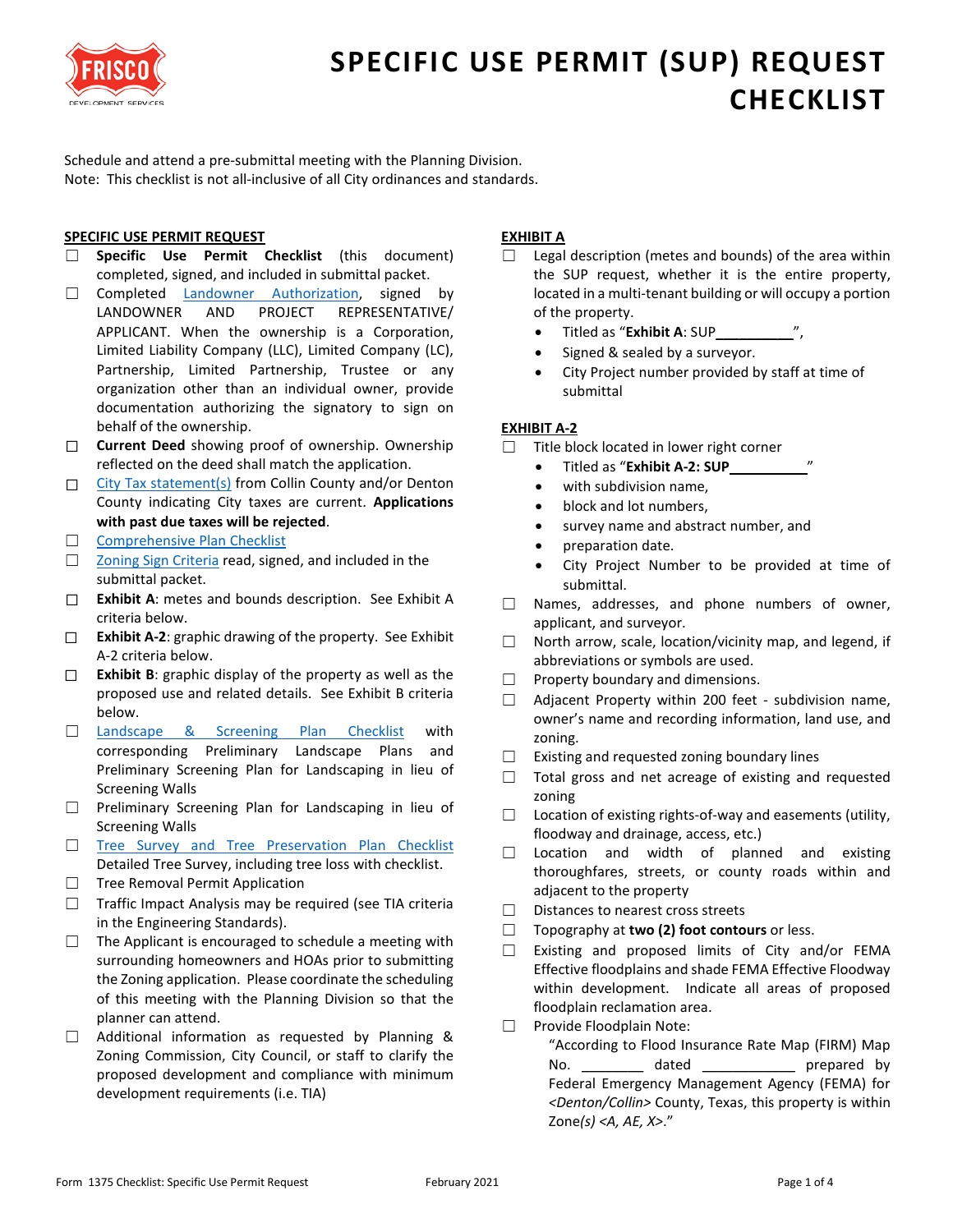

## **EXHIBIT B**

Exhibit B shall depict the following information per the Zoning Ordinance (*[§6.05.07](https://www.friscotexas.gov/DocumentCenter/View/1487#page=232)*)

- $\Box$  Title block (located in the lower right-hand corner) containing the following information: (title as "Exhibit B: SUP \_\_\_\_\_\_\_\_\_"), type of plan, proposed subdivision name, block designation, lot number, acreage, Abstract/Survey name and number, City Project Number (to be provided with submittal) and preparation date.
- ☐ Add the following note, if applicable:

"The thoroughfare alignment(s) shown on this exhibit are for illustration purposes and does not set the alignment. The alignment is determined at time of final plat."

☐ City Action block placed above title block:



- ☐ Site boundaries, bearings and dimensions, lot lines, site acreage and square footage, and approximate distance to the nearest cross street
- ☐ North arrow, scale, location/vicinity map, and legend, if abbreviations or symbols are used.
- ☐ Names, addresses, and phone numbers of owner, applicant, and surveyor.
- $\Box$  Estimated use(s) and size of all buildings and amount of required parking *[\(§4.04.08\)](https://www.friscotexas.gov/DocumentCenter/View/1487#page=147)* per use. The exact location of the buildings is not required.
- ☐ The general design of adjacent public street improvements and right-of-way including existing or proposed deceleration lanes, median openings and left turn bays, location of driveways, drive aisles, cross access between internal developments, and access to properties adjacent to the subject site.
- ☐ Required landscape edges and buffers adjacent to thoroughfares and bordering properties (*[§4.02.04](https://www.friscotexas.gov/DocumentCenter/View/1487#page=122)*), (*[§4.03.03](https://www.friscotexas.gov/DocumentCenter/View/1487#page=135)*), (*[§4.03.04](https://www.friscotexas.gov/DocumentCenter/View/1487#page=135)*).
- ☐ Existing natural and hydrological features including wetlands.
- □ Location of centralized or concentrated open spaces (*[§4.13.03](https://www.friscotexas.gov/DocumentCenter/View/1487#page=212)*), screening and other site improvements.

#### **EXHIBIT B**

- $\Box$  Shade fire lane, access, and utility easements with 10% gradation.
- □ For non-residential and multi-family developments, provide site data summary table using the following format:
	- For multi-lot developments, provide a column for each lot and a row for development totals
	- \_ Zoning
	- Proposed Use(s), (§3.02 [Use Chart\)](https://www.friscotexas.gov/DocumentCenter/View/1487#page=89)
	- Lot Area, excluding right-of-way (square footage and acreage)
	- \_ Building Area (gross square footage)
	- Building Height (feet and number of stories), (*[§2.06.04](https://www.friscotexas.gov/DocumentCenter/View/1487#page=84)* & *[§2.06.05](https://www.friscotexas.gov/DocumentCenter/View/1487#page=84)*)
	- \_ Lot Coverage (*[§2.06.04](https://www.friscotexas.gov/DocumentCenter/View/1487#page=84)* & §*[2.06.05](https://www.friscotexas.gov/DocumentCenter/View/1487#page=84)*)
	- Floor Area Ratio (for non-residential zoning), (§*[2.06.05](https://www.friscotexas.gov/DocumentCenter/View/1487#page=84)*)
	- \_ Total Parking Required (with ratio(s)), (*[§4.04](https://www.friscotexas.gov/DocumentCenter/View/1487#page=147)*)
	- \_ Total Parking Provided
	- \_ Total Bicycle Parking Required (*[§4.04](https://www.friscotexas.gov/DocumentCenter/View/1487#page=147)*) Ordinance 16-05-42
	- \_ Total Bicycle Parking Provided
	- \_ Square footage of Impervious Surface
	- \_ Usable Open Space Required, (*[§4.13.02](https://www.friscotexas.gov/DocumentCenter/View/1487#page=212)*), (*[§4.13.03](https://www.friscotexas.gov/DocumentCenter/View/1487#page=212)*)
	- \_ Usable Open Space Provided
	- \_ Note: "Handicap parking is provided in accordance with ADA standards"
	- Number of dwelling units and number of bedrooms for multi-family developments, if applicable
- □ City of Frisco Exhibit B notes:
	- 1. Any revision to this plan will require city approval and will require revisions to any corresponding plans to avoid conflicts between plans.
	- 2. Open storage, where permitted, shall be screened in accordance with the Zoning Ordinance.
	- 3. Buildings with an aggregate sum of 5,000 square feet or greater on a lot shall be shall have automatic fire sprinklers installed throughout all structures. Alternative fire protection measures may be approved by the Fire Department.
	- 4. All signage is subject to Building Inspection Division approval.
	- 5. All fences and retaining walls shall be shown on Exhibit B and are subject to Building Inspection Division approval.
	- 6. When used, wheel stops shall be installed so that all surface parking spaces are a minimum of 18 feet deep measured from the face of the wheel stop. Any vertical obstruction in front of a surface parking space shall be located 20 feet from the back of the parking space.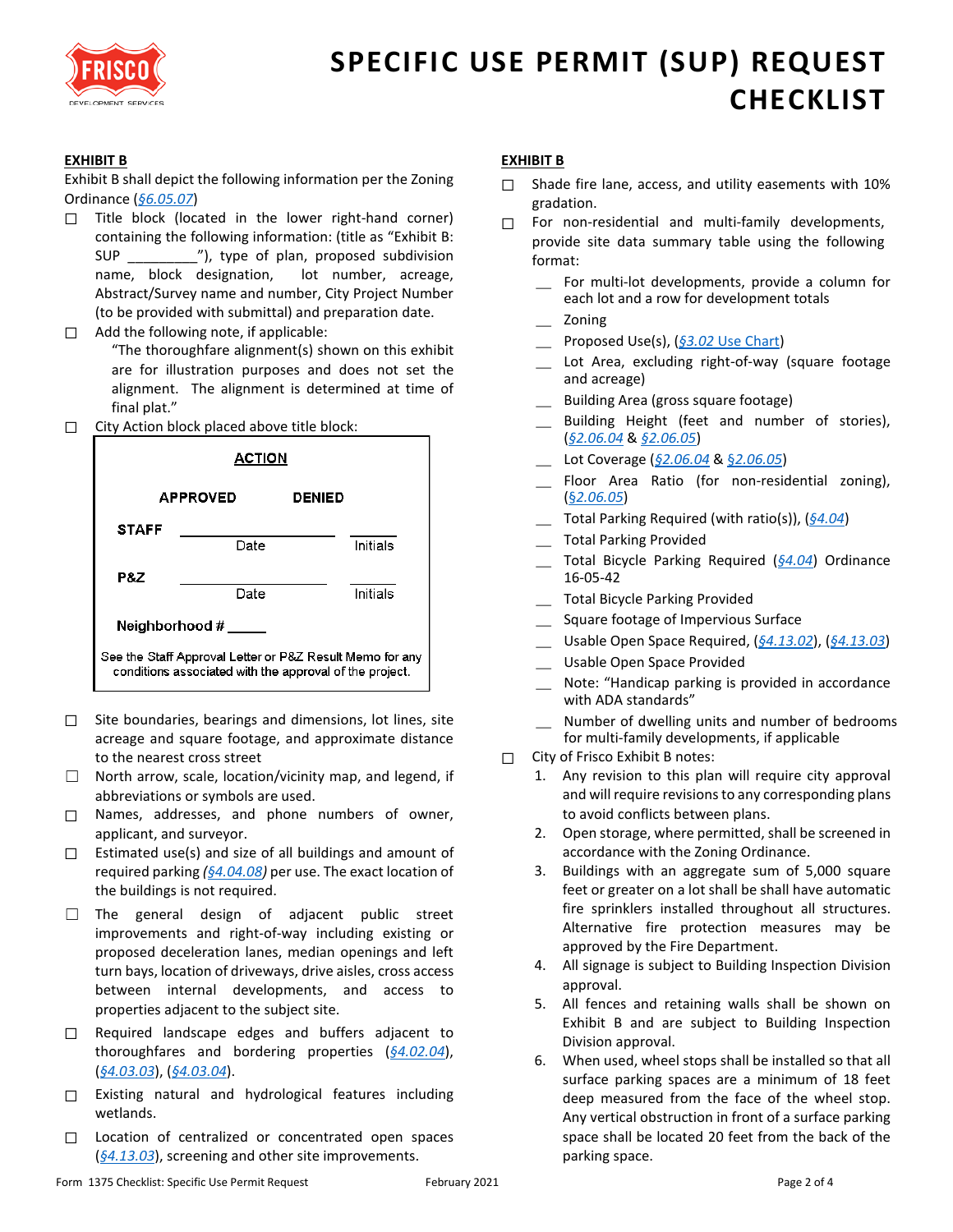

### **EXHIBIT B**

- $\Box$  Add note whether any trees will be removed and if they are protected or not.
- □ Limited access control gates across fire lane easements shall be shown on Exhibit B and are subject to Fire Department approval.
- ☐ Existing and proposed improvements within 75 feet of the subject property, subdivision name, zoning, and land use description of property adjacent to the subject property
- ☐ Existing and proposed building locations, building size and dimensions, density, height, dimensions between buildings on the same lot, building lines and setbacks, and use (*[§2.06.04](https://www.friscotexas.gov/DocumentCenter/View/1487#page=84)* & *[§2.06.05](https://www.friscotexas.gov/DocumentCenter/View/1487#page=84)*)
- □ Parking areas and structures, including the number and layout of standard spaces, standard parking dimensions, two-foot overhang, if applicable, angle of parking if other than 90 degrees, handicap spaces, drive aisles, loading and unloading areas, (*[§4.04](https://www.friscotexas.gov/DocumentCenter/View/1487#page=147)*).
- $\Box$  Show the location of crosswalks, sidewalks, and barrier free ramps with typical dimensions.
- ☐ Proposed dedications and reservations of land for public use including but not limited to rights of way, easements, park land, open space, drainage ways, flood plains and facility sites with gross and net acreage.
- ☐ Screening types, retaining walls, and service area screens, including height and type of construction and/or planting specification, (*[§4.03](https://www.friscotexas.gov/DocumentCenter/View/1487#page=135)*).
- ☐ Conceptual detail of landscaping including islands and landscape buffers.
- □ In addition, the following plans shall be filed with a Specific Use Permit application and approval is necessary prior to final authorization for development:
	- \_ **Preliminary Drainage & Preliminary Utility Plan** (see Checklist)
	- \_ **Preliminary Façade Plans** (see Façade Plan Checklist)
	- \_ **Preliminary Screening Plan for Landscaping** in lieu of Screening Walls
	- \_ **Detailed Tree Survey & Tree Preservation Plan** (see Checklist)
	- \_ **Preliminary Landscape Plans** (see Landscape Plan checklist)
	- \_ **Open Space Plan** (See Open Space Plan Checklist)
	- \_ An exhibit to scale showing proposed development on color aerial of the property.

### **EXHIBIT B**

- $\Box$  Additional information as requested by staff to clarify the proposed development and compliance with minimum development requirements:
	- \_ Traffic Impact Analysis, if required (see Engineering Standards for TIA criteria)
	- \_ Traffic Circulation Study, if required
	- Flood study, if required

### **ENGINEERING**

- ☐ Existing topography at **two (2) foot contours** or less.
- ☐ Label existing drainage features, including floodplains, drainage ways, tributaries, riparian corridors, jurisdictional areas, and creeks
- □ Proposed reclamation of floodplain area(s), with acreage
- ☐ Location and general size of drainage, detention, and retention areas.
- ☐ Existing and Proposed FEMA 100-year floodplain with elevation. Include minimum finished floor elevations of all lot adjacent to floodplain.
- ☐ Existing and proposed easements (utility, access, drainage, visibility and maintenance, street, sidewalk, etc.)
- ☐ Existing and proposed utilities (water lines, sanitary sewer lines, and storm drain). Depict existing and proposed franchise utility easements. (Less than 5 acres)
- $\Box$  Depict existing and proposed franchise utility easements.
- $\Box$  Show existing and proposed fire hydrants (Less than 5 acres)
- □ Proposed detention areas or provide note regarding existing regional detention, if applicable. (Less than 5 acres)
- ☐ Provide Floodplain Note:

"According to Flood Insurance Rate Map (FIRM) Map No. \_\_\_\_\_\_\_\_\_\_\_\_\_\_ dated\_\_\_\_\_\_\_\_\_\_\_\_\_\_\_\_\_ prepared by Federal Emergency Management Agency (FEMA) for <*Denton/Collin*> County, Texas, this property is within Zone(s) <*A, AE, X*>."

☐ Provide detention note:

"On-site detention limiting post-development discharge to a pre-development runoff rate is required for all new construction unless a downstream assessment has been provided demonstrating that the existing storm system is adequate to handle postdevelopment discharge rates. If regional detention exists for this project, provide a note referencing where the regional detention was designed and constructed."